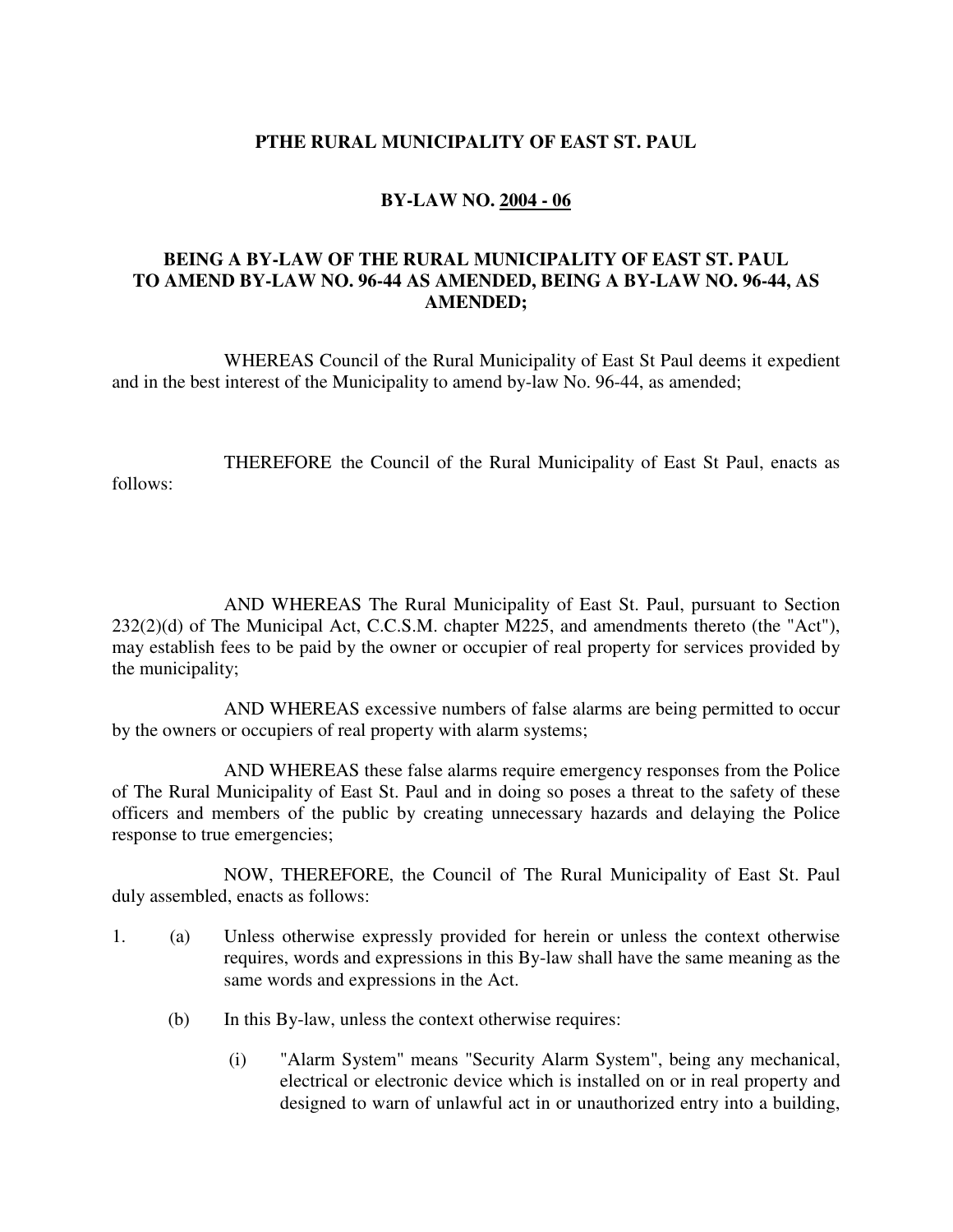structure or facility by activating an audible alarm signal or alerting a monitoring facility but does not include:

- (A) a device which registers an alarm that is not audible, visible or perceptible outside of the protected building, structure or facility; or
- (B) a device that is installed in a "motor vehicle" or "motor home" as those terms are defined in '*The Highway Traffic Act*", C.C.S.M. c. H60.
- (ii) "Alarm Incident" means the activation of an Alarm System and the direct or indirect reporting of the activation to the Police;
- (iii) "Audible Alarm" means an Alarm System which generates an audible sound only in, on or about the real property where it is located when activated;
- (iv) "Automatic Calling Device" means any device, or combination of devices, that will upon activation, either mechanically, electronically or by any other automatic means, initiate a telephonic or recorded message which is designed to be transmitted over regular telephone lines;
- (v) "False Alarm" means the activation of an Alarm System resulting in a response by the Police where there has been no unauthorized entry or commission of an unlawful act on the real property. Without limiting the generality of the foregoing, this includes situations where the Alarm System has malfunctioned, has been activated in error or activated during a test. It does not include activations in severe storm conditions or disruption or disturbance of the Alarm System or the real property by a utility company.
- (vi) "Monitoring Service" means a person, partnership or company engaged in the business of monitoring Alarm Systems and reporting the occurrence of alarms to the Police.
- (vii) "Police" means The Rural Municipality of East St. Paul Police.
- 2. This By-law shall apply to all persons who install, keep, or use an Alarm System, for security against burglary, vandalism, hold-ups, distress or other similar reasons, and use the protective services offered by the Police.
- 3. (a) The owner or occupier of real property shall be responsible for the proper use, installation, maintenance and operation of any Alarm System installed on or in that real property in order to ensure the prevention of false alarms.
	- (b) The owner or occupier of real property maintaining an audible Alarm System shall keep the Police informed, by notice in writing, of the names, addresses and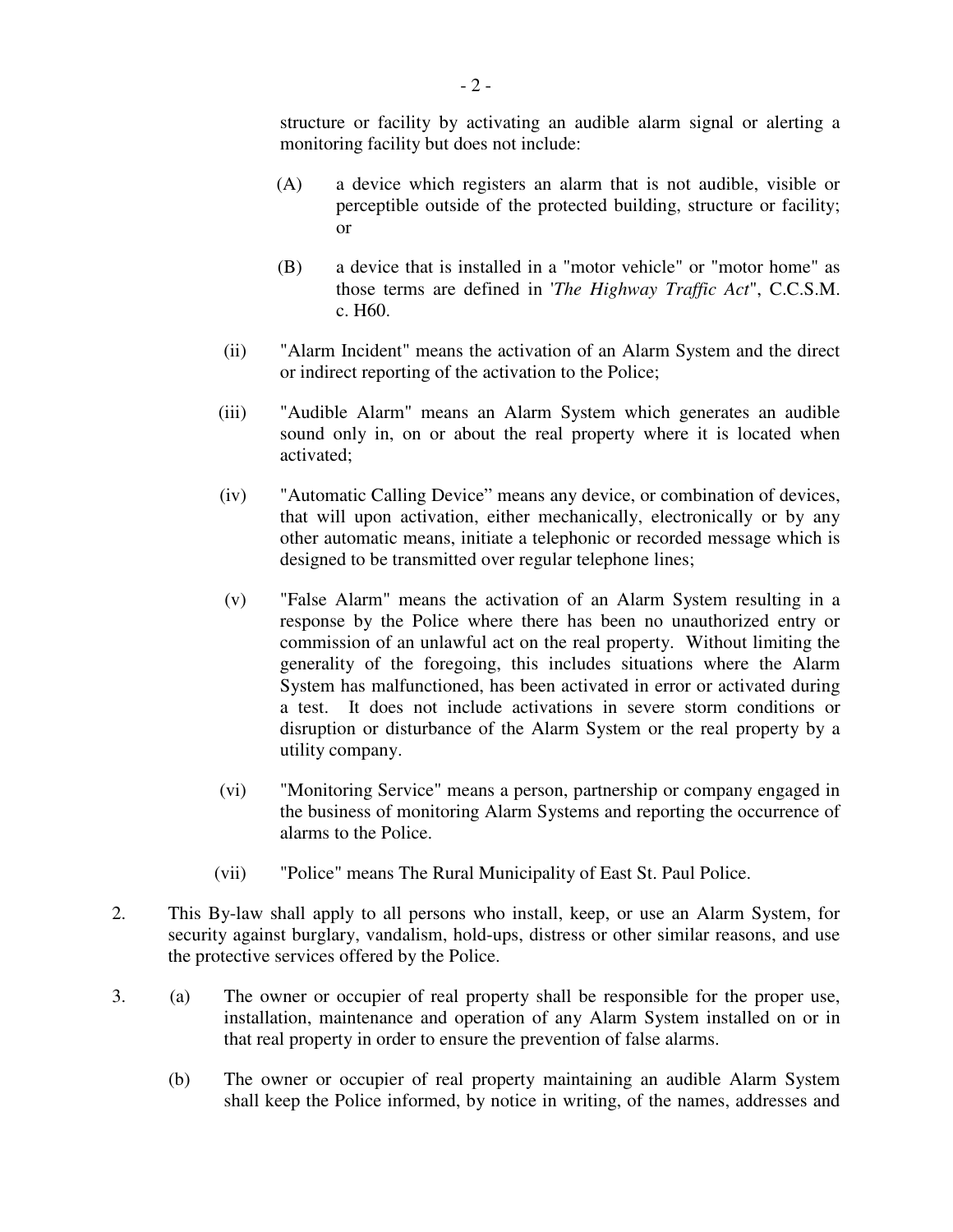telephone numbers of at least two persons at different locations to be contacted in the event that the Audible Alarm is activated.

- (c) At least one of the persons to be contacted pursuant to subsection (b) shall always be available to receive telephone calls from the Police made in respect to the Audible Alarm. These persons must be capable of affording access to the real property where the Audible Alarm is located and be able to attend the real property where the Alarm System is located within forty-five (45) minutes of being requested to do so by the Police.
- (d) The owner or occupier of real property shall not install, maintain or use an Audible Alarm that is capable of being sounded continually for a period of greater than fifteen (15) minutes after each activation.
- (e) Where real property contains both an Audible Alarm and an Alarm System with a Monitoring Service, the provisions of this By-law relating to an Alarm System with a Monitoring Service shall apply.
- 4. (a) When a Monitoring Service received an alarm from a monitored Alarm System during those hours when a property in which the Alarm System is located is normally occupied, the Monitoring Service shall, before advising Police, make every reasonable attempt to verify by telephone or other methods, that the alarm is not a false alarm;
	- (b) For the purposes of this subsection (a) above, reasonable attempts to verify that the alarm is not a false alarm shall include, but not be limited to, the consideration of the following:
		- date of installation of the Alarm System;
		- number of alarms since installation;
		- location of the cause of the alarm within or on the real property;
		- date and nature of last reported alarm;
		- history of break-ins to the premises located on the real property;
		- likelihood of inadvertent activation by authorized persons;
		- results of attempted contacts with the premises;
	- (c) Subsection (a) does not apply to any type of security alarm system installed in a bank, a trust company, a credit union or a personal distress or panic alarm;
	- (d) A Monitoring Service receiving an alarm and which has notified Police that an Alarm System has been activated shall at the same time notify a person capable of affording access to the real property within forty-five (45) minutes of notification to the Police;
	- (e) In the event a Monitoring Service is unable to notify a person pursuant to Section  $3(c)$  and subsection (d) of this section within ten (10) minutes, the Police shall not, upon inspecting the exterior of the property and finding nothing amiss, remain at said property.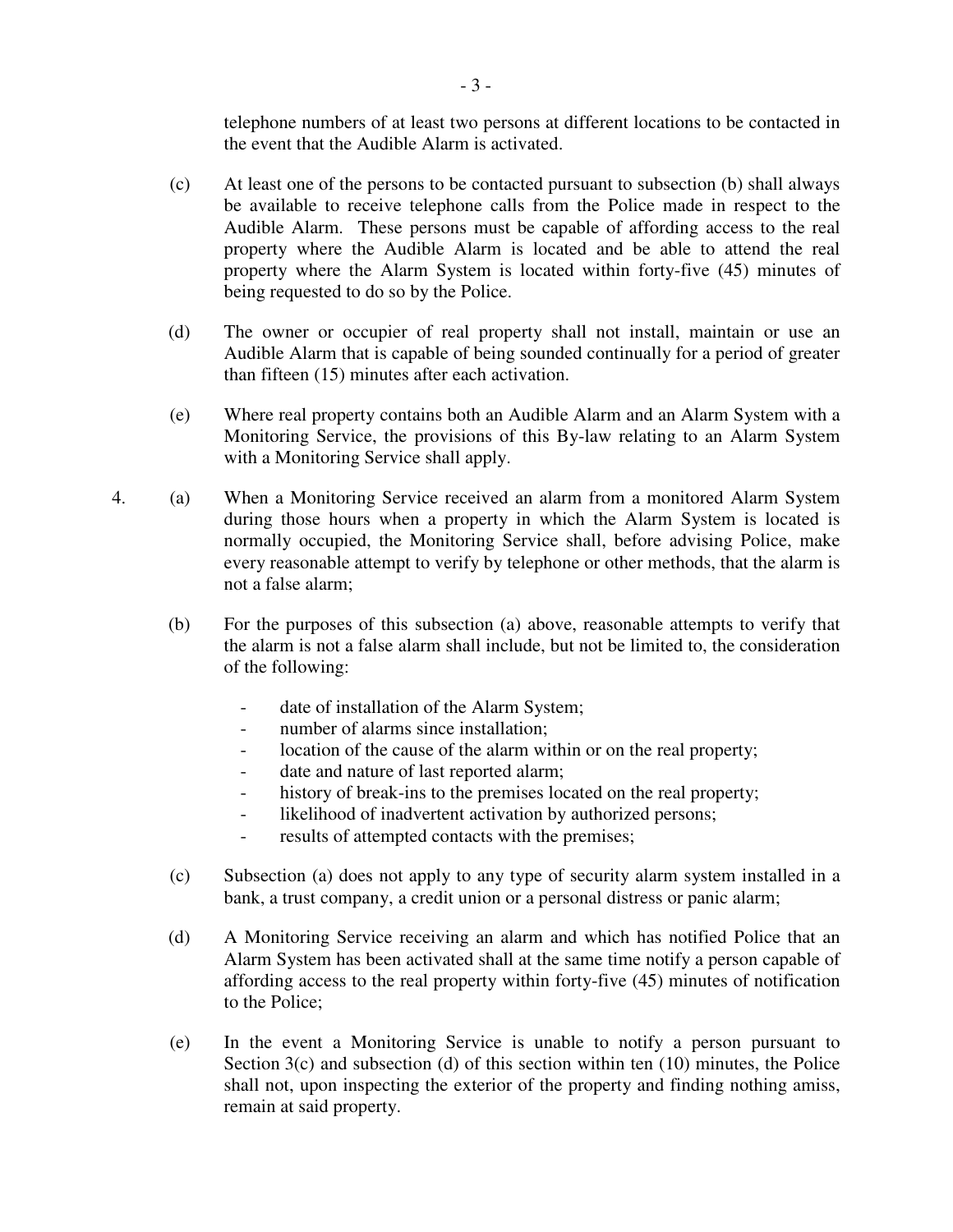- 5. It shall be an offense for any person to use, maintain or program or permit the use, maintenance or programming of any automatic calling device to transmit any message to any telephone number assigned to the Police concerning any unauthorized entry into any real property or the commission of any unlawful act or requesting Police assistance. This restriction does not apply to security alarm systems installed for the Police to monitor their own facilities.
- 6. The owner or occupier of real property to which the services of the Police are provided in response to a False Alarm shall pay to The Rural Municipality of East St. Paul the following fees:
	- (a) for the first two false alarms in a calendar year there shall be no fee;
	- (b) for the third and subsequent false alarms in that calendar years a fee of One Hundred Dollars (\$100.00) for each false alarm;
	- (c) for a false alarm which occurs more than twelve consecutive months from the date of the last false alarm there shall be no fee; and
	- (d) for a false alarm where the Police response has been cancelled prior to the arrival of the Police at the alarm incident, there shall be no fee.
- 7. Where a fee is charged for a False Alarm, The Rural Municipality of East St. Paul will invoice the owner of the real property. Such invoice is due and payable upon receipt.
- 8. Any fees remaining unpaid at December  $31<sup>st</sup>$  (and where the bill is more than 30 days in arrears) will be added to and form part of the taxes payable on the real property where the False Alarm occurred as taxes in arrears.
- 9. Every person who contravenes or violates any provision of this By-law, or who suffers or permits any act or thing to be done in contravention or violation of any provision of this By-law or who neglects to do or refrains from doing anything required to be done by a provision of this By-law, commits an offense and, upon summary conviction thereof, shall be liable to a fine not to exceed One Thousand Dollars (\$1,000.00) but not less than One Hundred Dollars (\$100.00).
- 10. This By-law shall come into force and effect on the date of the final reading thereof.
- 11. That by-law No. 98 6 is hereby repealed.

DONE AND PASSED by the Council of The Rural Municipality of East St. Paul in Council duly assembled, in East St. Paul, in Manitoba, this 3rd day of March , 2004.

> \_Originally signed by Lawrence Morris\_ Reeve

> \_\_Originally signed Jerome Mauws\_\_\_\_ Chief Administrative Officer